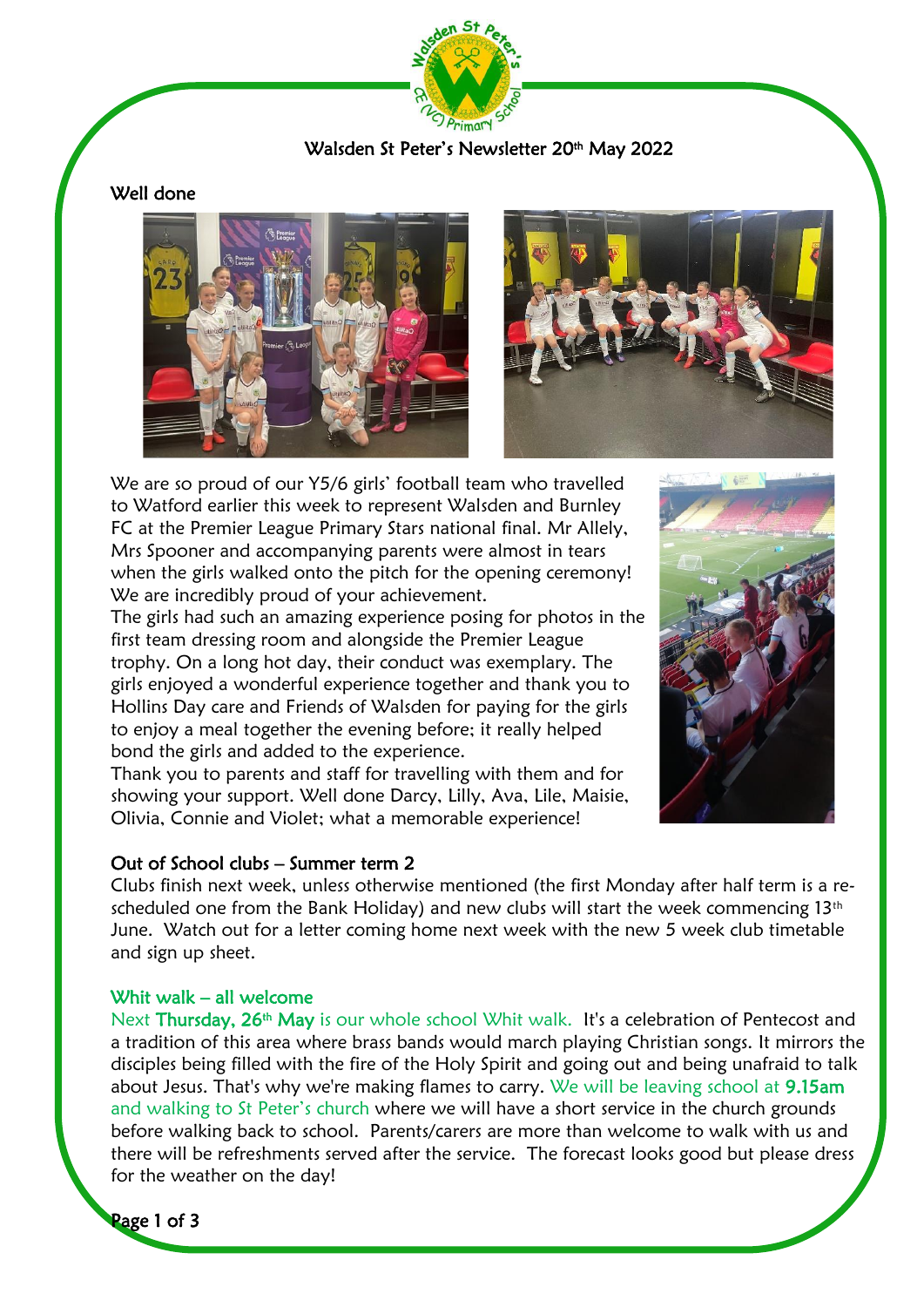### FOW Summer Fair – volunteers needed

After a 2 year break the FOW summer fair is finally back on **Saturday 2nd July, 10am-12noon.** I FOW are busy preparing for this great family event but it cannot run without volunteers on the day. They are seeking lots of volunteer parents/carers who can offer 1 or 2 hours on the day to help with setting up/running a stall/clearing away. Please offer if you can, we are sure there will be a brew and a biscuit in it for you! If you can help please let the school office know by emailing [office@walsden.calderdale.sch.uk](mailto:office@walsden.calderdale.sch.uk) and we will pass this onto a FOW member. Alternatively you can catch one of the FOW members in the yard or DM them on Instagram or Facebook – see below.

#### Instagram: @friends\_of\_walsden\_school

Facebook: Friends of Walsden School

#### U11s cricket competition

í

On Thursday, some of our Year 5 and 6 children attended the Todmorden schools cricket tournament. We had a Walsden team and a joint team made up of children from both Walsden and Todmorden C of E. The Walsden only team were the overall winners and now progress to compete in the Halifax finals (date tbc). We are incredibly proud of the team's achievement and hard work. Good luck in the next round!

Mrs Montgomery and Mr Crowther commented on the positivity and support shown from all children towards each other including taking it upon themselves to ensure fair amounts of playing time. Well done all on promoting the sense of togetherness we aspire to in sport at this school - you are an inspiration to the younger children and hopefully you have inspired some to pursue the game outside of school.



### Amazing work

Reception have been learning about minibeasts and they were tasked with writing a minibeast riddle. Ava worked really hard on her riddle and drawing – amazing don't you think?

I can fly I am red and black I have spots What am I?



Page 2 of 3